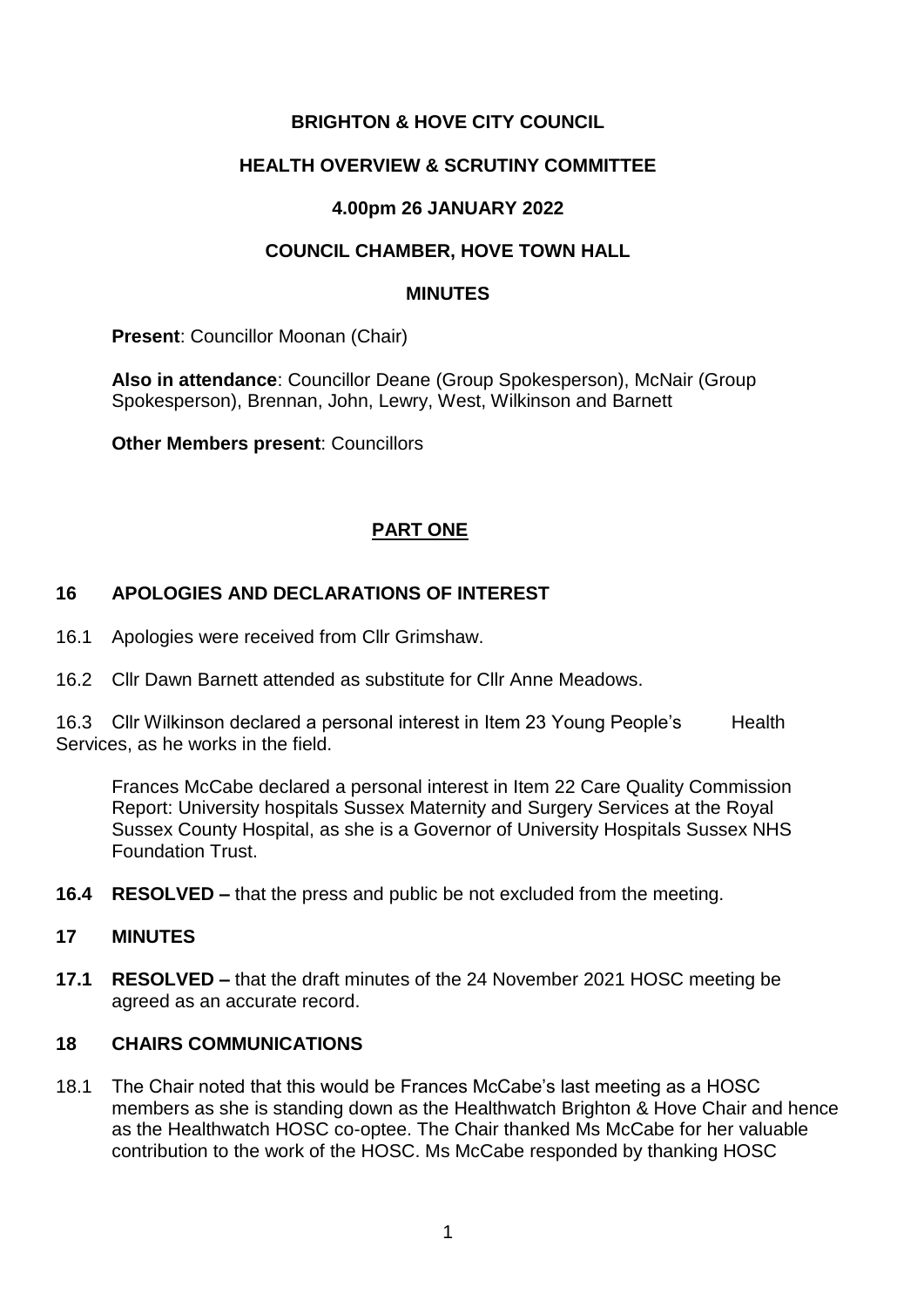members for the positive way they have worked with Healthwatch to represent the interests of local people.

18.2 The Chair also told members:

One of the items at today's meeting is on the recent CQC inspection of selected services at University Hospitals Sussex sites in Brighton, Hayward's Heath, Worthing and Chichester. I'm sure that West Sussex HASC will have their own plans to scrutinise improvement planning at the hospitals in West Sussex; Brighton & Hove HOSC will of course focus on services at the Royal Sussex County. However, as RSCH surgery and maternity services have been rated as 'Requires Improvement', and as significant numbers of both West and East Sussex residents use the RSCH either as their local general hospital or as a specialist centre, I have invited the Chairs of West Sussex HASC and East Sussex HOSC to join today's meeting virtually to take part in the CQC report item.

I thought it would be a good opportunity to remind you all that if you haven't had your Covid vaccine yet, or you are due your second, or booster, there are appointments available to book, or walk-in sessions available every day. This includes walk-ins and same-day appointments at Churchill Square.

For anyone that was put off by long queues during December, please know there's plenty of capacity at all sessions so wherever is most convenient for you to go, you shouldn't have to wait very long.

#### **19 PUBLIC INVOLVEMENT**

19.1 There was no public involvement.

#### **20 ITEMS REFERRED FROM COUNCIL**

20.1 There were none.

### **21 MEMBER INVOLVEMENT**

21.1 Cllr Grimshaw submitted a member question. As Cllr Grimshaw was unable to attend the meeting in person, the Chair read out the question on her behalf:

I would like to know how many people have been removed from NHS dentists list of patients due to non-attendance in the Covid period? How many dentists currently have spaces for new registrations in the Brighton area as I have found none available and waiting lists are closed?

21.2 The Chair told members that she had passed these questions to NHS England dental commissioners and had received the following response:

Patients no longer register with NHS dentists like they do with GPs, though many dental practices do hold lists of patients that they consider are associated with their practice.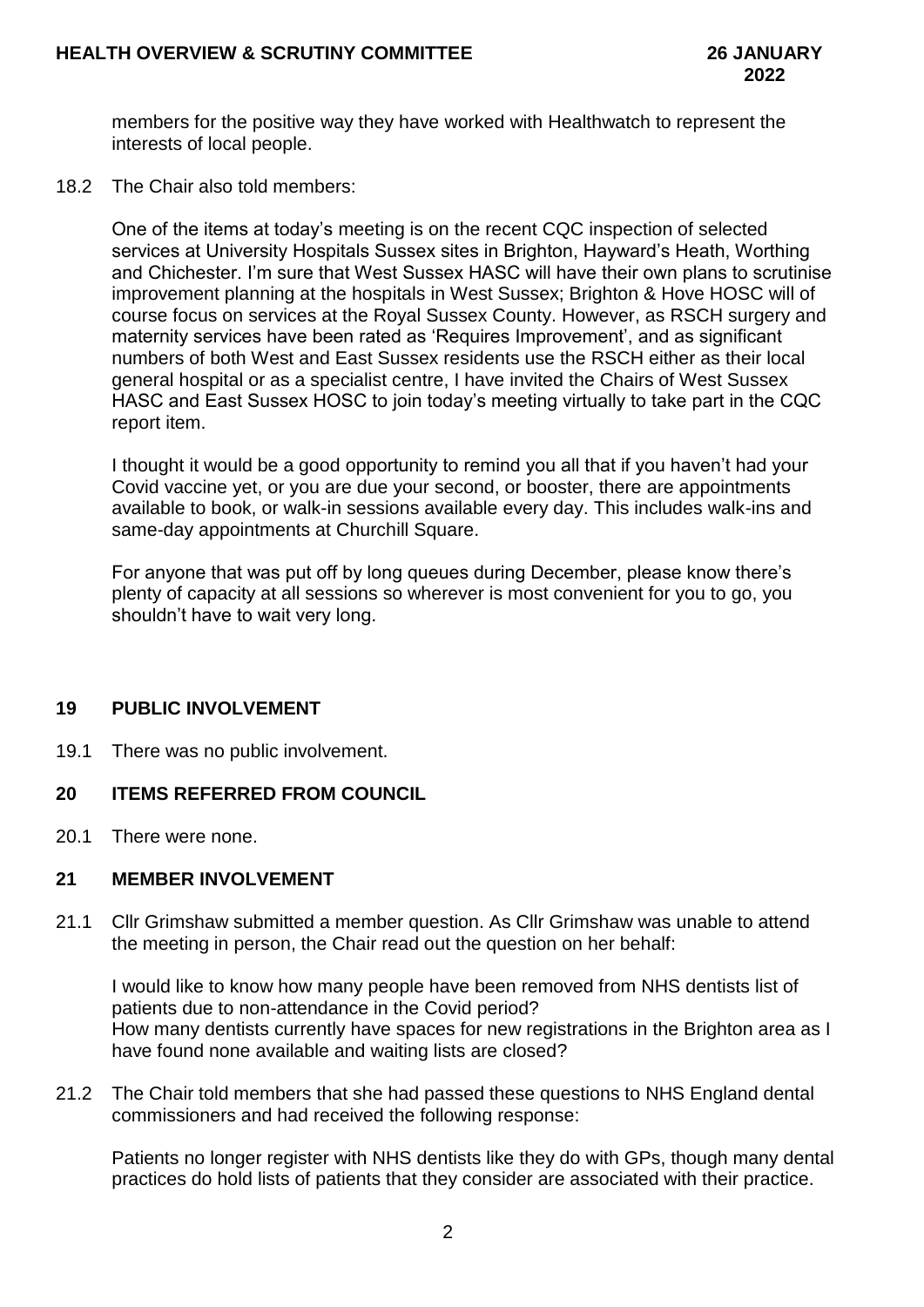Because these lists are not held by the NHS and only by the practices themselves, it is unfortunately not possible to say how many patients have been removed from dentists' lists at any time.

Patients wishing to find a new dentist should contact the Sussex Dental Helpline on 0300 123 1663 or visit<https://www.nhs.uk/service-search/find-a-dentist> .

21.3 The Chair also told members that Cllr Grimshaw had submitted a supplementary question, which would be passed onto the dental commissioners for a response:

Firstly, are there any dental surgeries in the city who are taking on new NHS patients? When I rang the number provided, I was told there were no practices in the city taking on new NHS patients and I have heard this same problem from several other sources.

Also, the Health and Wellbeing Board was told that the new service established in Moulsecoomb was going to address this shortfall so secondly can you let me know if this service is up and running with a full complement of dental practitioners and why they aren't taking on NHS patients?

### **22 CARE QUALITY COMMISSION INSPECTION REPORT: UNIVERSITY HOSPITALS SUSSEX MATERNITY AND SURGERY SERVICES AT THE ROYAL SUSSEX COUNTY HOSPITAL**

- 22.1 This item was presented by Dr Maggie Davies, University Hospitals Sussex NHS Foundation Trust (UHS) Chief Nurse; Dr Andy Heeps, UHS Managing Director; and by Dr Charlotte Hopkins, UHS Chief Medical Officer. Dr Davies told the committee that the Care Quality Commission (CQC) had conducted an unannounced inspection of maternity at all four UHS general hospitals, and of surgery at the Royal Sussex County Hospital (RSCH), on 28 September 2021.
- 22.2 Following the inspections, a warning notice was issued to the Trust, requiring significant improvements be made in certain areas by 03 December 2021. Areas for urgent improvement included: the safe storage of medicines; the safe storage of patient records; infection prevention; and management of clinical risk. UHS undertook urgent actions in these areas by 03 December, all of which met with CQC approval.
- 22.3 The CQC also required the Trust to take measures on governance and on safe staffinglevels by April 2022. UHS reports good progress to implementing the required actions here.
- 22.4 A QCQ oversight committee, chaired by Adam Doyle, the CE of the Sussex Integrated Care System (ICS), meets monthly to review the progress of UHS's improvement work. Within the Trust, a CQC Improvement Working Group has been established which reports regularly to the UHS Board and to the UHS Quality Committee.
- 22.5 Cllr John noted that she would imminently be using RSCH maternity services. She asked questions about how improvement is being monitored and about recruitment. Dr Davies responded that there is a daily call with maternity units to ensure that safe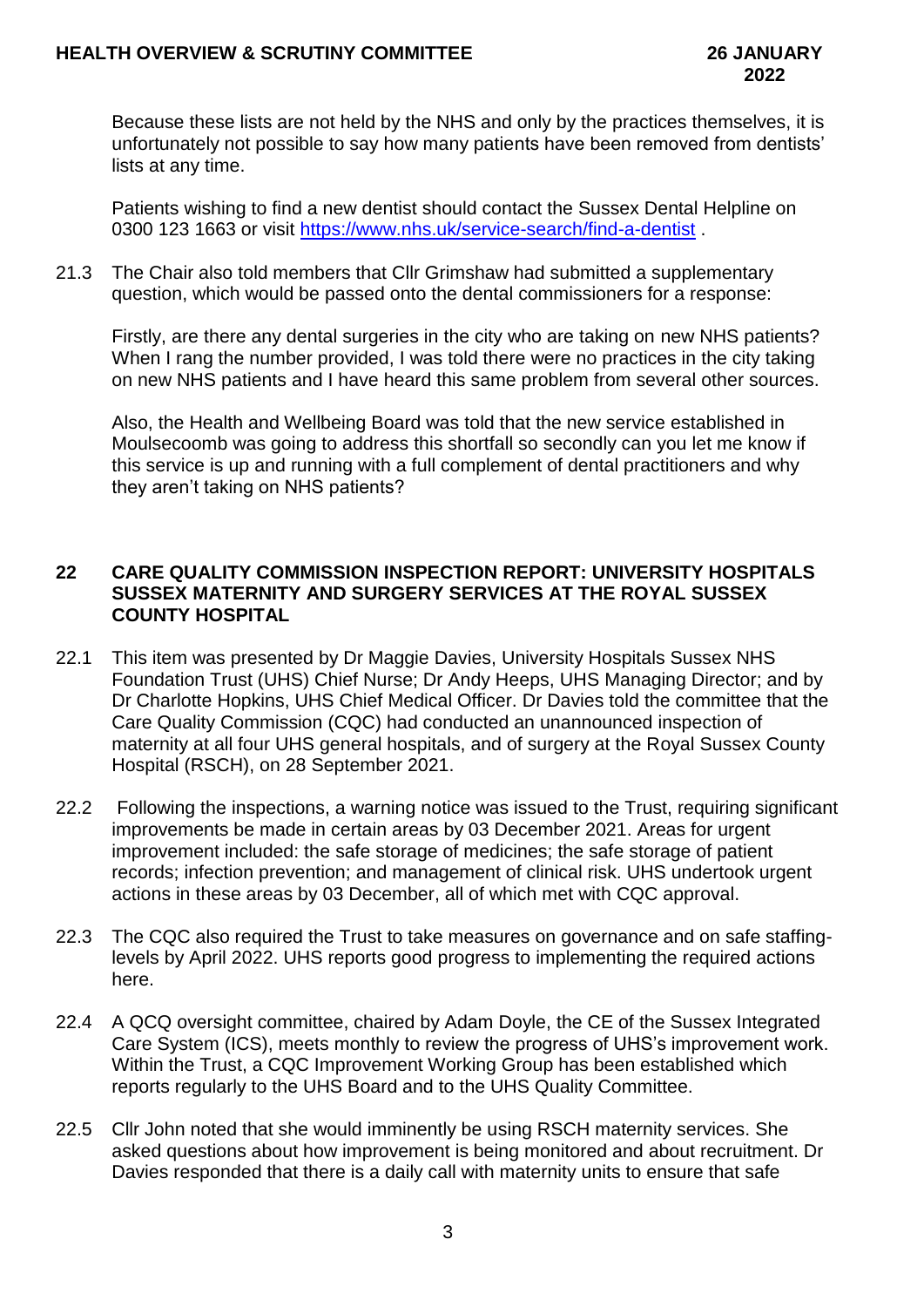staffing levels are maintained. There is also weekly monitoring of staff undertaking training and of recruitment. The Trust is in the process of recruiting more midwives and is making good progress in improving maternity despite the additional pressures of Covid on services. Dr Heeps added that the Trust's focus is on supporting local leadership teams to drive improvement work. This includes re-building leadership teams where necessary, and offering incentives for staff to complete required training swiftly.

- 22.6 In response to a question from Cllr John on what the Trust is doing to involve staff more, Dr Davies told members that UHS has established a number of zoom listening events with both senior and more junior staff. A new Director of Midwifery has been appointed and will be starting soon. Senior leaders are also regularly visiting front-line units, and daily staff huddles are taking place at all units.
- 22.7 Cllr West asked a question about how confident that Trust was that it would improve as required given the long-standing problems in recruiting experienced staff. Dr Davies responded that the Trust is very busy, in part due to Covid and also to delays in discharging patients to the community or to care settings. However, UHS is working hard and innovatively on recruitment: e.g. by developing new staff roles in surgery which may be easier to recruit to. Dr Hopkins added that there is no quick-fix for recruitment, but that the Trust has recently been successful in recruiting some junior doctors and also mid-level locum medics who will free up consultants to do more teaching and training.
- 22.8 In response to a query from Cllr West on the lack of detailed data in the presentation to the HOSC, Dr Davies noted that much more granular data is examined by the CQC Oversight Committee. Dr Hopkins added that quantitative data is important, but so is qualitative data – e.g. peer review. This type of activity has been limited by the need to respond to Covid, but will be resumed as soon as feasible. The Chair asked if it was possible for more data to be shared with the committee, and Dr Davies said she would check and respond at a later date.
- 22.9 Cllr McNair asked a question about the relative impact of staff shortages on managers and front-line staff at RSCH. Dr Heeps responded that most management at the hospital is in fact by front-line clinicians. There are shortages in both management and the frontline, and Covid has impacted on the ability of clinicians to carry out managerial duties in addition to their clinical work. The Trusts vacancy rate is currently around 7%. However, it needs to be understood that some staff want to work additional hours or bank shifts even in normal circumstances, and that this is factored into recruitment management, hence Trusts typically expect to work with some level of vacancies to accommodate this. Covid has caused a specific staffing problem in that the staff most qualified to meeting increased intensive care demand are theatre staff, so Covid demands have a disproportionate impact on theatre activity.
- 22.10 Cllr Wilkinson asked a question about disproportionate impacts of staffing issues on patients from black and minority ethnic communities using maternity services. Dr Heeps responded that there are no inherent maternity risks linked to ethnicity. However, there is a recognised heightened risk to some black and minority ethnic patients if they do not receive continuity of care. The Trust is working hard to address this and to implement the recommendations of the Ockendon report. Dr Davies added that an exemplar midwife is working at RSCH and this is delivering good results.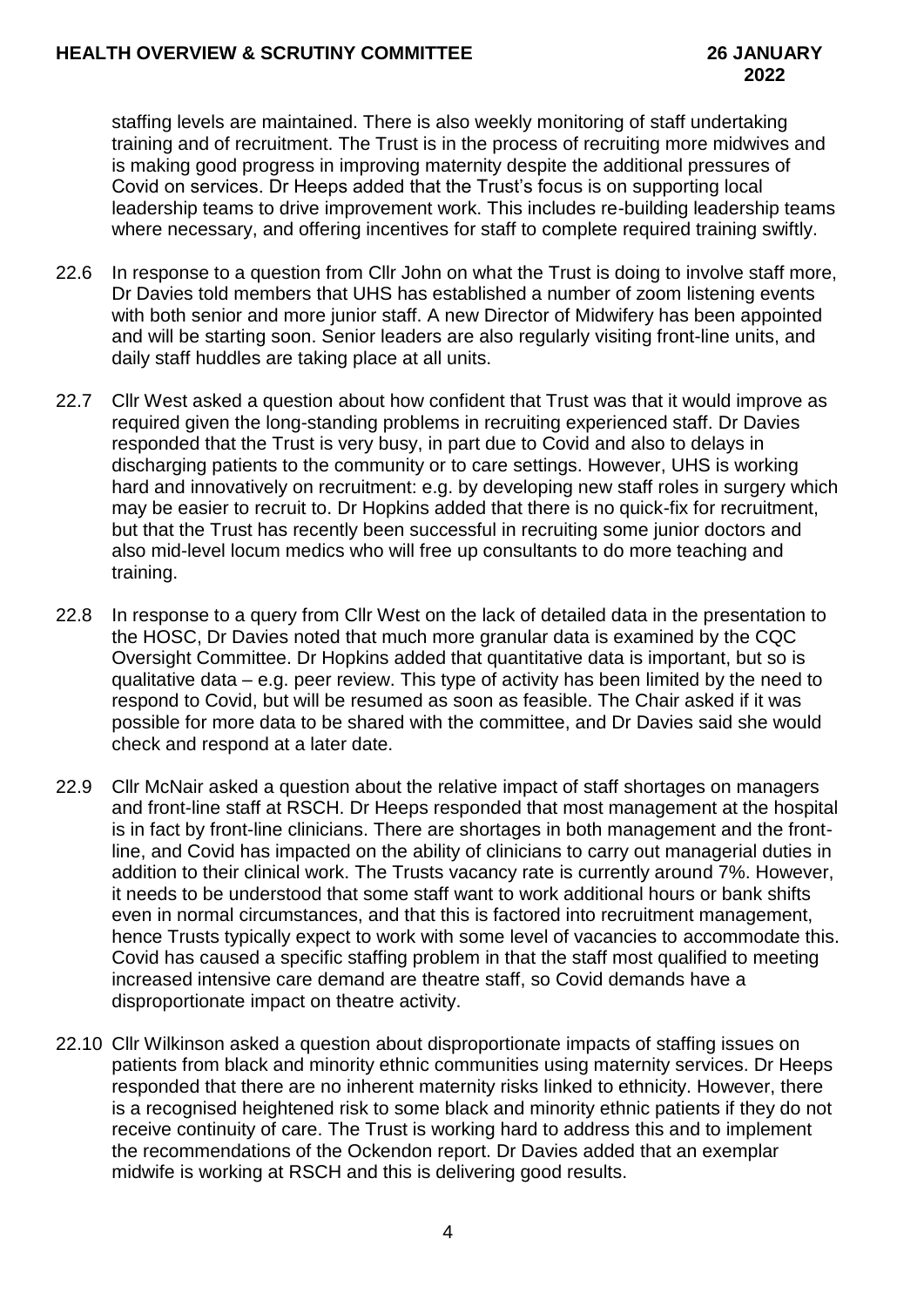- 22.11 In response to a question from Cllr Wilkinson on what can be done to tackle surgical backlogs, Dr Heeps noted that delays in discharging patients from hospital have a significant impact on the Trust's ability to deal with backlogs. This is something that the Council can help with.
- 22.12 Cllr Colin Belsey, Chairman of East Sussex HOSC, asked whether the merger of Brighton & Hove University Hospitals Trust and Western Sussex Hospitals NHS Foundation Trust had impacted on performance. Dr Heeps responded that it was difficult to assess this, as the merger coincided with the Covid emergency. However, looking forward, the merger offers opportunities to share good practice across the Trust and to more easily arrange and deliver staff training. A key factor in the success of the merged Trust will be to ensure that local leadership is supported.
- 22.13 Mr Garry Wall, Chairman of West Sussex HASC, thanked the Chair for inviting him to this meeting and noted that it would provide a useful basis for West Sussex HASC's own scrutiny of UHS improvement plans.
- 22.14 The Chair asked a question about issues with staffing and recruitment of maternity at RSCH, and what the Council could do to help. Dr Heeps responded that there is a national shortage of midwives which results in push-pull problems across the UK (i.e. when one area is successful in recruiting this tends to have a negative impact on other areas). Problems specific to Brighton & Hove include its geographically limited catchment due to being bounded by the sea to the South, and its proximity to London where wages are significantly higher. Staff retention bonuses can help here, as can more joined-up work with the Medical Schools. However, key is ensuring that RSCH remains a good place to work. Dr Davies added that Covid is still having a short-term impact on staffing levels, but that the situation is improving. Operating across four hospital sites is a positive as it provides lots of room to flex staffing to ensure that there are enough staff at each site at any given time. Dr Hopkins noted that, whilst Covid restrictions were beginning to ease in general society, the situation in healthcare settings was different. Public Health messaging that reminded members of the public attending hospital to wear masks would be helpful.
- 22.15 Cllr Deane noted that she would like to see an update on the situation at UHS soon. The Chair agreed, noting that the committee had received a good deal of assurance, but that there were still significant concerns, and that the committee needed to see more data on improvement. Dr Davies noted that the next major performance reporting deadline was the end of April, so it might make sense to schedule an update after this. The Chair said that she would liaise with the Trust to identify a suitable date for an update, but that she might herself meet UHS in the interim. The Chair thanked the presenters for attending the meeting.

# **22.16 RESOLVED –** that the report be noted.

# **23 YOUNG PEOPLE'S MENTAL HEALTH SERVICES**

23.1 This item was presented by Rachel Walker, SPFT Operational Director - CAMHS, Specialist, Learning Disability/Neurodevelopmental Services; Alison Wallis, SPFT Clinical Director, Children and Young Peoples Services; and Paula Gorvett, Director of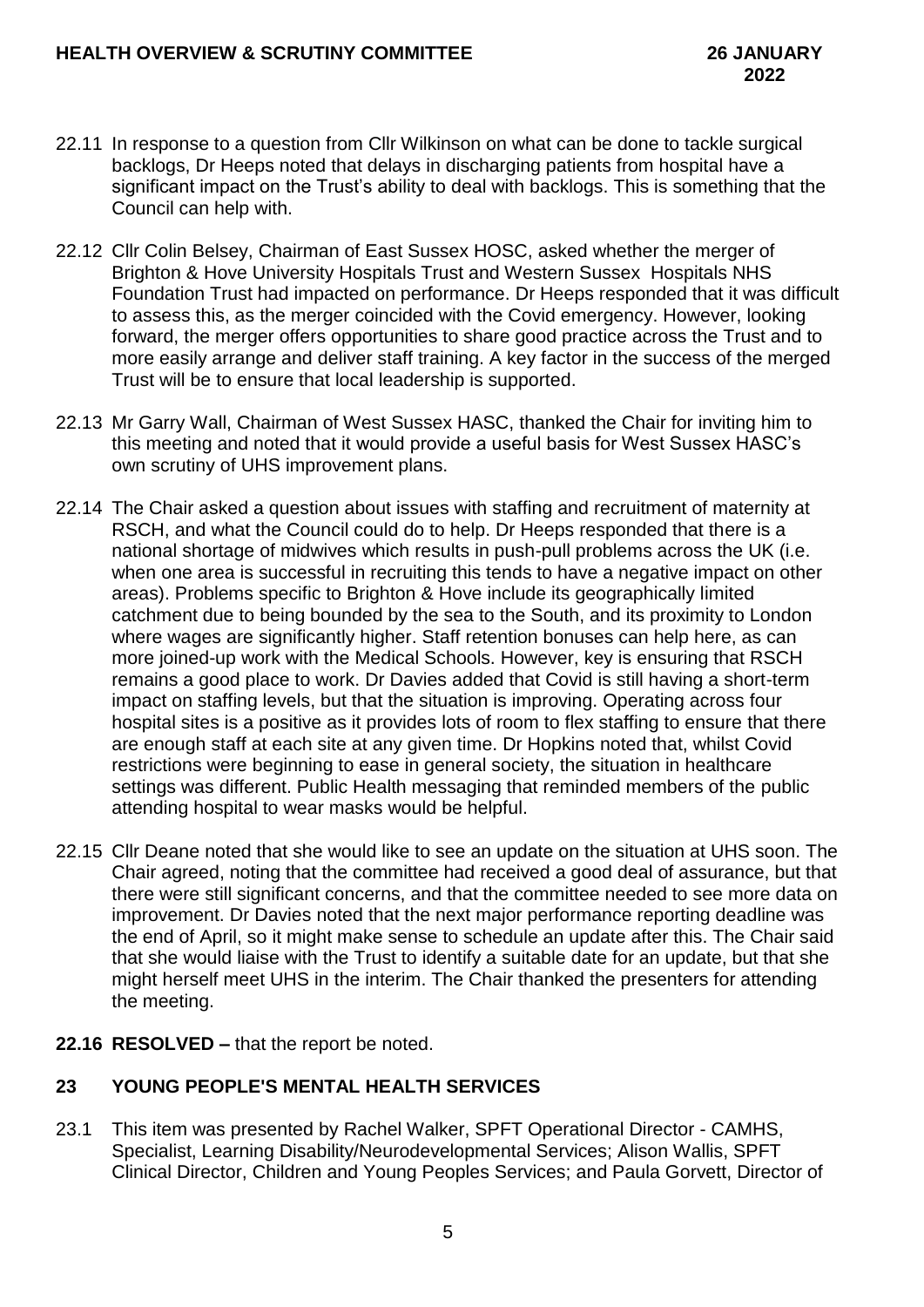Mental Health Commissioning, Sussex Clinical Commissioning Groups. Deb Austin, BHCC Executive Director, Children, Families & Schools; John Child, SPFT Chief Delivery Officer; and Lizzie Izzard, Selma Stafford and Jayne Lodge (CCG) were also in attendance.

- 23.2 Ms Gorvett outlined a number of system priorities for young people's mental health services. These include:
	- A focus on prevention and on maintaining good emotional health
	- Effective integration of services
	- A focus on effectively managing the transition from children's to adult services
	- Implementation of the recommendations of the Foundations For Our Future review
	- Sussex wide service transformation planning
	- Moving away from the traditional tiered approach to a new model 'Thrive'
	- Working actively with young people to improve services
	- Addressing health inequalities
	- Ensuring that addition investment into young people's mental health services is used effectively.

### 23.3 Ms Walker outlies some of the major service impacts and issues caused by Covid. These include:

- Young people have suffered multiple impacts from Covid, losing educational and social opportunities, and in some instances being trapped in difficult household circumstances.
- Social isolation and loneliness are particular issues
- Not all young people are happy for services to be provided digitally; only a small percentage are comfortable with 100% digital services, with most people preferring a blended approach
- Some young people struggle to use digital services because of a lack of privacy at home
- People who do present for treatment are doing so at a later stage than before Covid and with higher levels of acuity
- There is increased demand for wellbeing services and there are long waiting lists for some services
- There has been an 11% increase in referrals to Child & Adolescent mental Health Services (CAMHS).
- Schools have an important role to play in identifying young people potentially in need of CAMHS interventions, so referrals dropped when schools were closed. This is one of the causes of late presentation/high acuity
- Waiting times for CAMHS assessment have increased, particularly for autism where face to face assessment is a necessity
- Current CAMHS waits are up to 63 days from assessment and 100 days for treatment commencing. These are not acceptable waiting times
- There has been a reduction in the discharge of cases, with practitioners finding it more difficult to be sure that clients and their families are ready to move on from services when all contact is virtual
- Face to face contact fell sharply during Covid peaks, but most services are now offering a blended approach with face to face where required
- There has been a spike in demand for eating disorder services and investment is being made here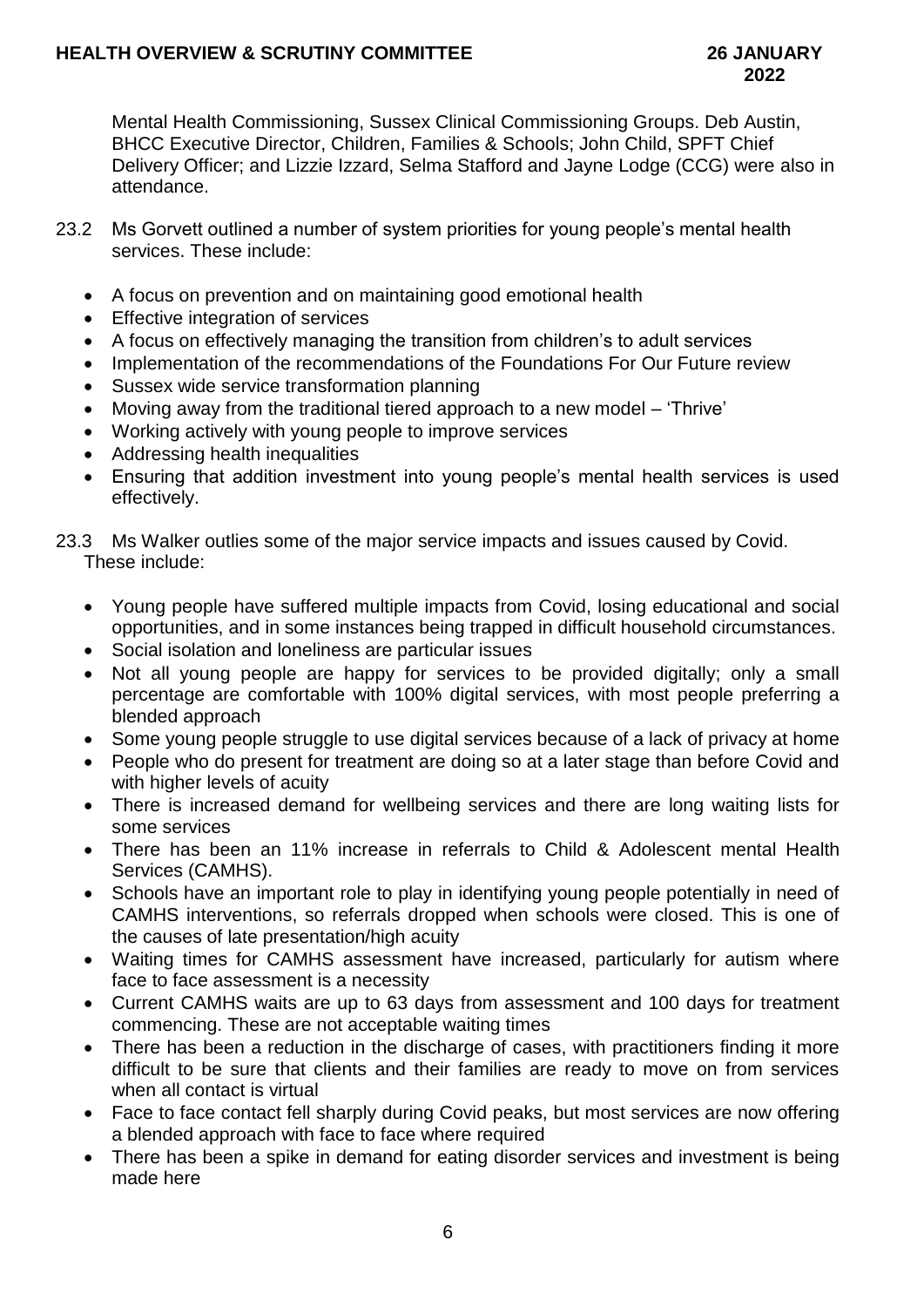- There has been an increase in demand for specialist 'Tier 4' mental health services.
- 23.4 Ms Wallis told members that:
	- There have been recent workforce impacts, with services struggling to recruit to specialist roles, and an increase in staff absences due to Covid and its impacts
	- Covid has both suppressed activity (e.g. fewer referrals in lockdown) and increased it (e.g. additional demand from young people dealing with bereavement or the effects of social isolation)
	- The evidence-base for some treatments (e.g. Cognitive Behavioural Therapies: CBT) is better for face to face delivery than for virtual
	- Some assessments (e.g. for an autism diagnosis) are simply impossible to undertake virtually
	- Services have at times had to divert resources to acute care
	- Investment is being made and is being targeted to increase capacity, to focus on people who have been on waiting lists the longest, to reduce waiting times, to improve access for eating disorder services, and to improve crisis support
	- New clinical care pathways are being rolled-out, including a stepped care model with CBT offered as a first line of intervention
	- Workforce development measures include virtual recruitment, the appointments of an SPFT Talent Acquisition Manager, more use of social media, and more investment in professional leadership
	- An eating disorder day service is being introduced
	- A new clinical model for crisis care will be introduced
	- There will be more focus on conducting physical health assessments
	- Communications are being improved, with the introduction of a Sussex mental health phoneline, digital wellbeing services, an online guide to services, and an improved website.
- 23.5 Ms Gorvett told the committee that in terms of performance:
	- There are real challenges dealing with the increased demand for eating disorders. The current national target is for 95% of referrals to be seen within four weeks, but local performance is around 60%
	- Access to CAMHS is improving
	- Services are trying to institute long term improvement plans, including a single point of access, better early help, eating disorder, specialist CAMHS, crisis, transition and suicide & self-harm services.
- 23.6 The Chair asked whether it was realistic to suppose that mental health services for young people could ever deliver effectively given the long history of underfunding and the stigma that still surrounds mental illness. Ms Gorvett responded that there is an increased openness about mental health in society which is a real positive. Services do need to be strategic and have a real focus on prevention. Historically this has been difficult as the funding to do this may not have been there, but investment in mental health services is increasing. John Child added that mental health services still need more attention and oversight: things will improve when mental health is seen as being as important as acute physical services. Ms Walker noted that recent transformation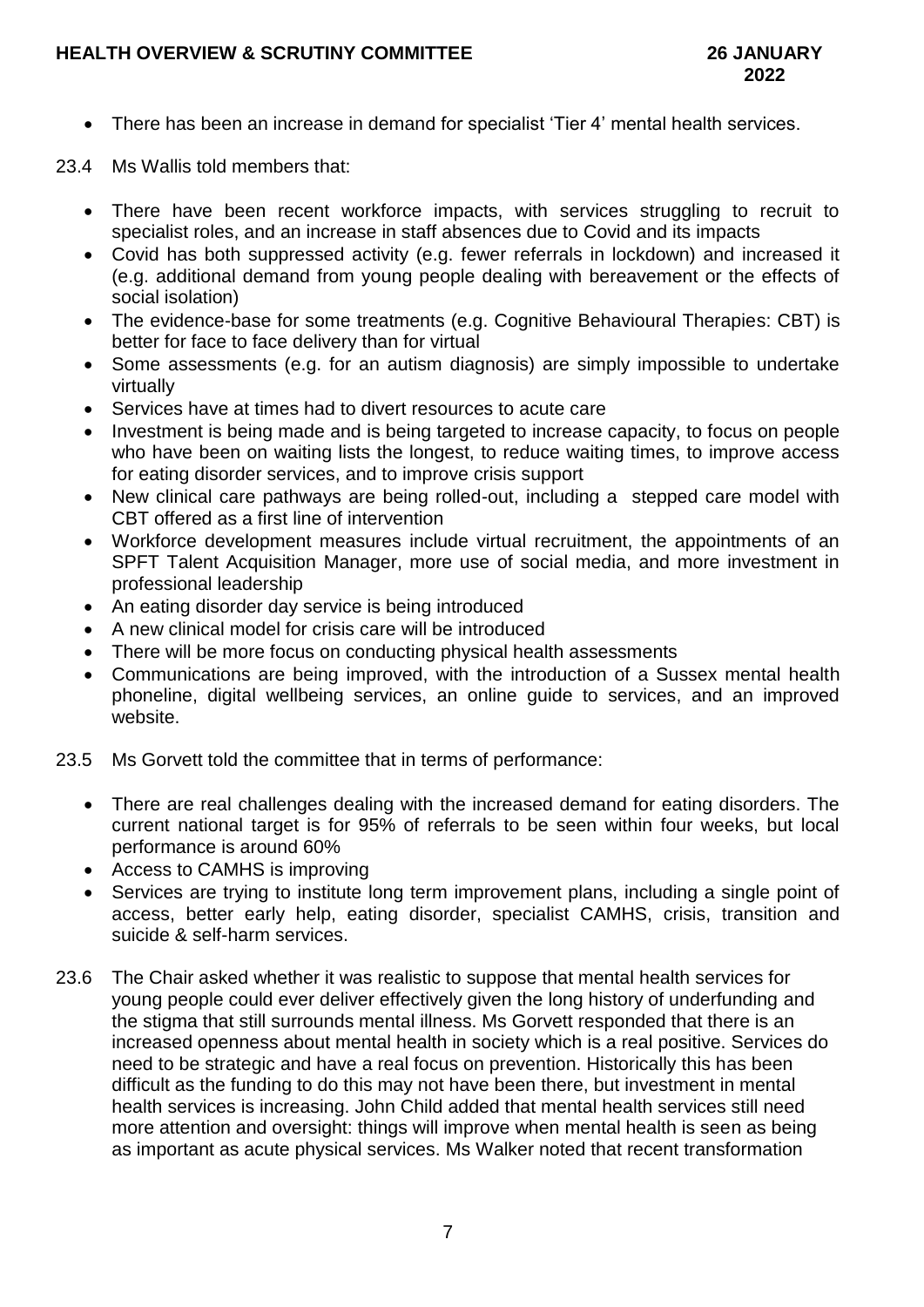funding was really welcome, but needs to be supported by an effective workforce strategy.

- 23.7 Frances McCabe thanks NHS colleagues for an excellent presentation. She noted that there were real concerns about youth services; the role of parenting; and waiting times for young people with complex needs, particularly in terms of the impact on schools. Ms Wallis agreed that parenting is key: parents need to be supported to understand what normal development looks like and to ask for help. Health Visitors do an excellent job, but not everyone uses them. Deb Austin added that the city council supports the Thrive model and is currently reviewing early help services.
- 23.8 In response to a question from Cllr McNair on the comparative merits of face to face and virtual services, Ms Walker told members that most treatments currently use a combination of face to face and virtual delivery. The mix is determined in large part by service users and their families. Ms Wallis added that face to face interactions have continued through lockdown where there was a clinical need. Also, services do recognise that digital exclusion may mean that digital services are not suitable for everyone. However, a blended approach can be very effective, and there are some instances where digital really works: e.g. for medication monitoring where regular virtual check-ins can be quicker and less disruptive than repeated face to face appointments. Similarly, virtual has a role to play in CBT: e.g. for quick check-ins in between face to face sessions.
- 23.9 In answer to a query on waiting times from Cllr Brennan, Ms Walker told the committee that neurodevelopmental waiting times are currently lengthy. This is being addressed, in part through additional capacity offered by an independent provider. Mr Child added that there had been a full response in January to the mASCot complain about CAMHS services for young people with autism. There will be a follow-up meeting with mASCot in February 2022.
- 23.10 Cllr Wilkinson asked a question about delays in discharging non-acute patients. Ms Wallis replied that there has definitely been an impact on discharge during the Covid emergency. This is a complex issue, but it seems likely that practitioners are showing caution in ending treatment where the relationship with young people and their families has been entirely virtual. Where a relationship had been established in face to face meetings before services moved to virtual, practitioners may feel more confident that they know service users well enough to make a discharge decision.
- 23.11 In response to a query from Cllr Wilkinson about performance benchmarking, Ms Walker told the committee that CAMHS services are benchmarked annually, and that she would check whether this information could be shared with the HOSC.
- 23.12 In answer to a question from Cllr Wilkinson about mental health support in schools, Ms Austin explained that all local schools use the Brighton & Hove Schools Inclusion service. There are mental health workers attached to all secondary schools and to primary school clusters. Brighton & Hove is currently piloting an NHS scheme to provide additional mental health support to schools.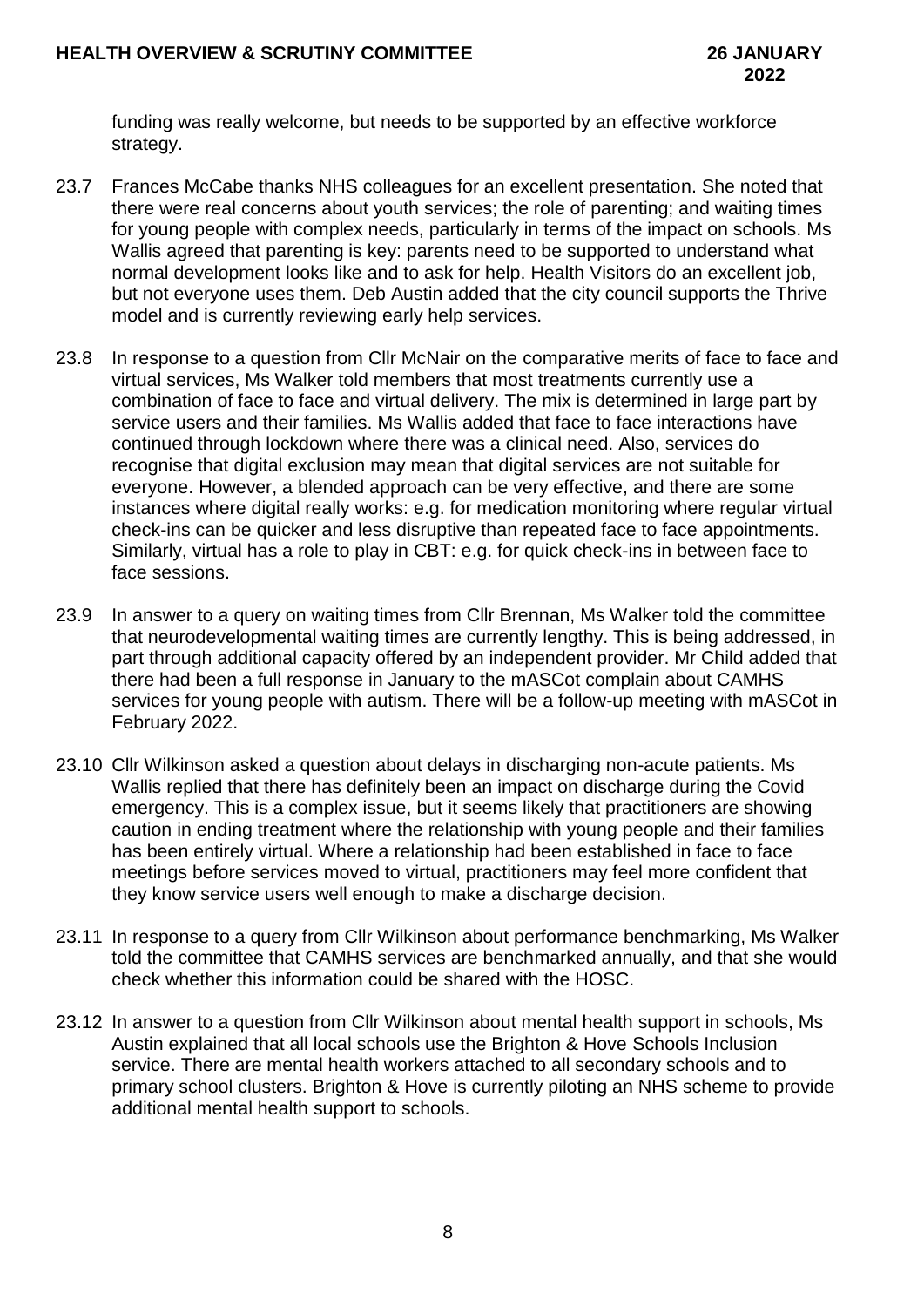- 23.13 In response to a query on funding from Cllr Wilkinson, Ms Gorvett told members that there has been additional national investment in young people mental health services. Locally, there has been an extra £800K invested in services.
- **23.14 RESOLVED –** that the report be noted.

## **24 COVID UPDATE PRESENTATION**

- 24.1 This item was presented by Alistair Hill, Brighton & Hove Director of Public Health; Lola Banjoko, Managing Director, Brighton & Hove CCG; and Andy Witham, Assistant Director, Commissioning, BHCC Health & Adult Social Care.
- 24.2 Mr Hill presented on current data regarding Covid infection rates in the city.
- 24.3 Cllr John asked a question on whether we might expect to see increases in adult (i.e. parental) infection rates following the recent increases in infections amongst children. Mr Hill agreed that this has been the pattern in previous Covid outbreaks, and the current data is already showing increased infections in the 30-35 age group. However, vaccination and immunity built up by previous exposure may limit symptomatic parental infection.
- 24.4 In response to a question from Cllr Wilkinson on whether Covid was the primary or a contributory factor in locally reported Covid-associated deaths, Mr Hill agreed to find out whether this data is available.
- 24.5 Cllr Brennan noted her concern that the Government may be relaxing some of the restrictions prematurely, and wondered whether anything could be done locally. Mr Hill told the committee that it was important for people to remain cautious and to continue to use face-covering where appropriate, to be mindful of the importance of ventilation, and to get vaccinated.
- 24.6 The Chair noted that, whilst restrictions on the general public may be removed as Covid pressures ease, there I still a real risk for vulnerable people which may mean that restrictions need to be in place in health and care settings for some time. It is important that the public is made aware of the continuing need to exercise caution when visiting hospital etc. and it would be helpful if this message was relayed through Covid communications. Mr Hill agreed to share this with Comms colleagues.
- 24.7 Ms Banjoko and Mr Witham presented on service pressures.
- 24.8 In response to a question on flu from Cllr McNair, Mr Hill told members that there had been relatively low rates of flu reported to date, although the flu season still has time to run.
- 24.9 In response to a question from Cllr Brennan on the imminent ending of Covid restrictions, Mr Hill noted that general restrictions may well be eased or removed in the next few weeks. However, this will not necessarily be the case for the health and care sector.

# **25 HOSC WORK PLAN**